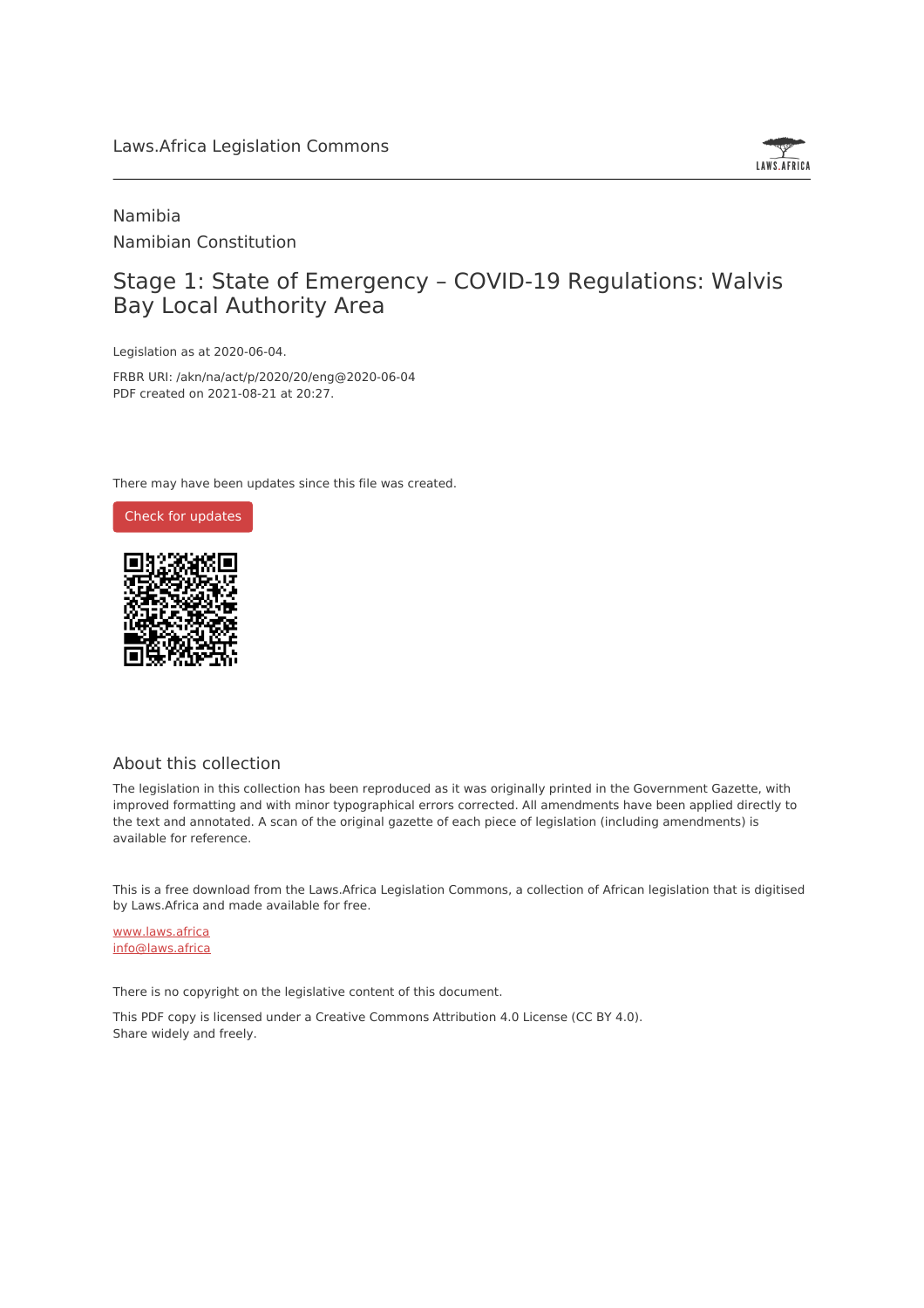# **Table of Contents**

| Stage 1: State of Emergency – COVID-19 Regulations: Walvis Bay Local Authority Area                | 3              |
|----------------------------------------------------------------------------------------------------|----------------|
| Proclamation 20 of 2020                                                                            | $\sqrt{3}$     |
| 1. Definitions                                                                                     | $\mathbf 3$    |
| 2. Application of regulations                                                                      | $\overline{4}$ |
| 3. Period of lockdown                                                                              | $\overline{4}$ |
| 4. Restricted area                                                                                 | 5              |
| 5. Closure of schools and higher education institutions                                            | $\mathsf S$    |
| 6. Gatherings                                                                                      | 5              |
| 7. Prohibition on movement of persons and goods                                                    | 5              |
| 8. Restriction on movement from places of residence                                                | 6              |
| 9. Critical services                                                                               | 7              |
| 10. Prohibitions relating to liquor                                                                | $\overline{7}$ |
| 11. Provisions relating to certain operations and closure of certain businesses                    | $\,8\,$        |
| 12. Applicability of certain provisions of Stage 2: State of Emergency - Covid-19 Regulations      | 8              |
| Annexure A                                                                                         | 9              |
| Critical services (Regulation 9(1))                                                                | 9              |
| Part 1                                                                                             | 9              |
| Part 2                                                                                             | 10             |
| 1. Agriculture and forestry                                                                        | 10             |
| 2. Fishing                                                                                         | 10             |
| 3. Mining and quarrying                                                                            | 10             |
| 4. Manufacturing                                                                                   | 10             |
| 5. Electricity, gas, steam and air conditioning supply                                             | 10             |
| 6. Water supply, purification, desalination, sewerage, waste management and remediation activities | 10             |
| 7. Construction                                                                                    | 11             |
| 8. Wholesale and retail trade, repair of motor vehicles and motorcycles                            | 11             |
| 9. Transportation, logistics and storage                                                           | 11             |
| 10. Accommodation and food service activities                                                      | 11             |
| 11. Information and communication                                                                  | 11             |
| 12. Legal, financial, banking, social security and insurance activities                            | 11             |
| 13. Professional, scientific and technical activities                                              | 11             |
| 14. Support service activities                                                                     | 11             |
| 15. Public administration, defense, safety and security                                            | 11             |
| 16. Human health and social work activities                                                        | 12             |
| 17. Information communications technology                                                          | 12             |
| Annexure B                                                                                         | 12             |
| Essential goods (Regulation 1)                                                                     | 12             |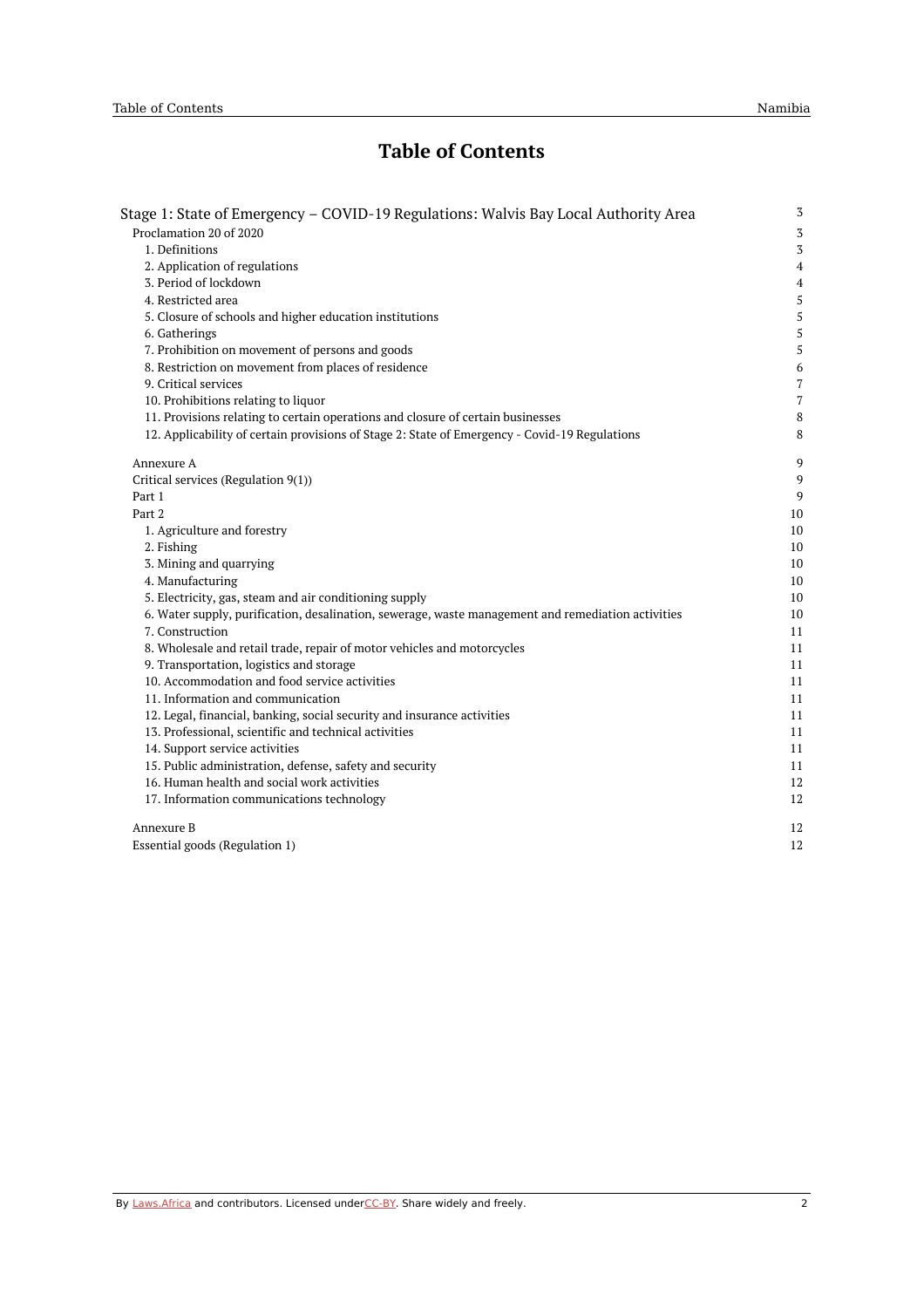

**Republic of Namibia Annotated Statutes** 

# **Namibian Constitution**

# <span id="page-2-1"></span><span id="page-2-0"></span>**Stage 1: State of Emergency – COVID-19 Regulations: Walvis Bay Local Authority Area**

# **Proclamation 20 of 2020**

Published in [Government](https://commons.laws.africa/akn/na/act/p/2020/20/media/publication/na-act-p-2020-20-publication-document.pdf) Gazette no. 7222 on 29 May 2020 **Assented to on 29 May 2020**

**Commenced on 29 May 2020**

*[Up to date as at 14 August 2021]*

*[Amended by Stage 1: State of Emergency – COVID-19 Regulations: Walvis Bay Local Authority Area: Amendment [\(Proclamation](https://africanlii.org/akn/na/act/p/2020/23) 23 of 2020) on 4 June 2020]*

[Repealed by Stage 1: State of Emergency - COVID-19 Regulations: Erongo Region [\(Proclamation](https://africanlii.org/akn/na/act/p/2020/24) 24 of 2020) on 8 *June 2020]*

Under the powers vested in me by Sub-Article (5) of Article 26 of the Namibian Constitution, I, subsequent to having declared by Proclamation No. 7 of 18 March of 2020 that a State of Emergency exists in the whole of Namibia following a worldwide outbreak of the disease known as Coronavirus Disease 2019 (COVID-19), make the regulations set out in the Schedule.

Given under my Hand and the Seal of the Republic of Namibia at Windhoek, this 29th day of May, Two Thousand and Twenty.

Hage G. Geingob

President

By Order of the President

#### <span id="page-2-2"></span>**1. Definitions**

In these regulations -

"**authorised officer**" means -

By [Laws.Africa](https://edit.laws.africa/widgets/pdf-attribution) and contributors. Licensed und[erCC-B](https://edit.laws.africa/widgets/pdf-cc-by)Y. Share widely and freely. 3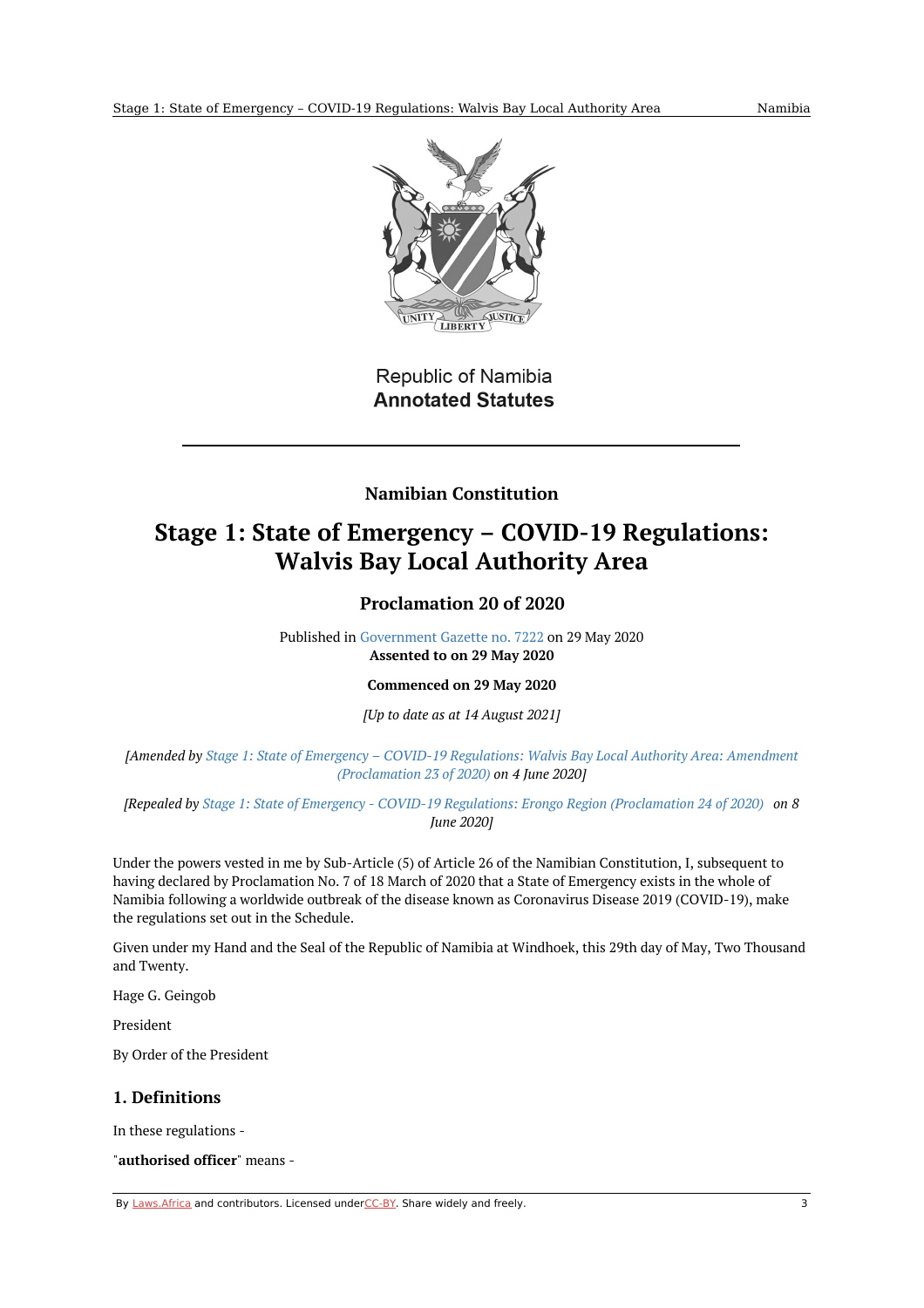- (a) the Director referred to in section 32 of the Disaster Risk Management Act, [2012](https://africanlii.org/akn/na/act/2012/10) (Act No. 10 of 2012);
- (b) a member of the Namibian Police as defined in section 1 of the Police Act, 1990 (Act No. 19 of [1990](https://africanlii.org/akn/na/act/1990/19));
- (c) a member of the [municipal](https://africanlii.org/akn/na/act/1990/19) police service referred to in section 43C of the Police Act, 1990 (Act No. 19 of 1990);
- (d) a member of the Defence Force as defined in section 1 of the Defence Act, 2002 (Act No. 1 of [2002](https://africanlii.org/akn/na/act/2002/1));
- $(\rho)$ a correctional officer as defined in section 1 of the Correctional Service Act, 2012 (Act No. 9 of [2012](https://africanlii.org/akn/na/act/2012/9));
- (f) an immigration officer as defined in section 1 of the Immigration Control Act, [1993](https://africanlii.org/akn/na/act/1993/7) (Act No. 7 of 1993);
- (g) an officer as defined in section 1 of Customs and Excise Act, 1998 (Act No. 20 of [1998](https://africanlii.org/akn/na/act/1998/20)); charged with the responsibility of enforcing the customs and excise legislation; and
- (h) any other staff member designated or person appointed as an authorised officer under section 32 of the Disaster Risk Management Act, 2012 (Act No. 10 of [2012](https://africanlii.org/akn/na/act/2012/10));

"**COVID-19**" means the coronavirus disease of 2019 which is caused by severe acute respiratory syndrome coronavirus 2 (SARS-CoV-2);

"**critical services**" means the services listed as critical services in Annexure A;

"**essential goods**" means the goods listed as essential goods in Annexure B;

"**head of the institution**" means the administrative head of a public institution and the chief executive officer or the equivalent of a chief executive officer of a private institution;

"**higher education institution**" means a higher education institution as defined in section 1 of the Higher Education Act, 2003 (Act No. 26 of [2003](https://africanlii.org/akn/na/act/2003/26));

"**Immigration Control Act**" means the Immigration Control Act, 1993 (Act No. 7 of [1993](https://africanlii.org/akn/na/act/1993/7));

"**institution**" means a public or private institution that is engaged in the provision, distribution, supply or sale of essential goods or critical services;

"**liquor**" means any spirits, wine, beer, cider or other beverage, which contains alcohol by weight or volume, intended for human consumption but excludes any substance that contains alcohol but used or is intended to be used for medicinal purposes;

"**lockdown**" means the prohibition or restriction on the movement of persons or goods or services or on the conducting of certain social, economic or other activities during the period of lockdown;

"**period of lockdown**" means the period referred to in regulation 3;

"**restricted area**" means the area referred to in regulation 4;

"**school**" means a school as defined in section 1 of the Education Act, 2001 (Act No. 16 of [2001](https://africanlii.org/akn/na/act/2001/16)); and

"**vehicle**" means any motor vehicle, a locomotive, an aircraft or a vessel.

#### <span id="page-3-0"></span>**2. Application of regulations**

- $(1)$ The provisions of these regulations apply to the restricted area during the period of lockdown.
- (2) If there is a conflict between the provisions of these regulations and any other law the provisions of these regulations prevail.

#### <span id="page-3-1"></span>**3. Period of lockdown**

The period of lockdown starts at 24:00 on 29 May 2020 and ends at 23:59 on 8 June 2020.

*[regulation 3 substituted by [Proclamation](https://africanlii.org/akn/na/act/p/2020/23) 23 of 2020]*

By [Laws.Africa](https://edit.laws.africa/widgets/pdf-attribution) and contributors. Licensed und[erCC-B](https://edit.laws.africa/widgets/pdf-cc-by)Y. Share widely and freely. 4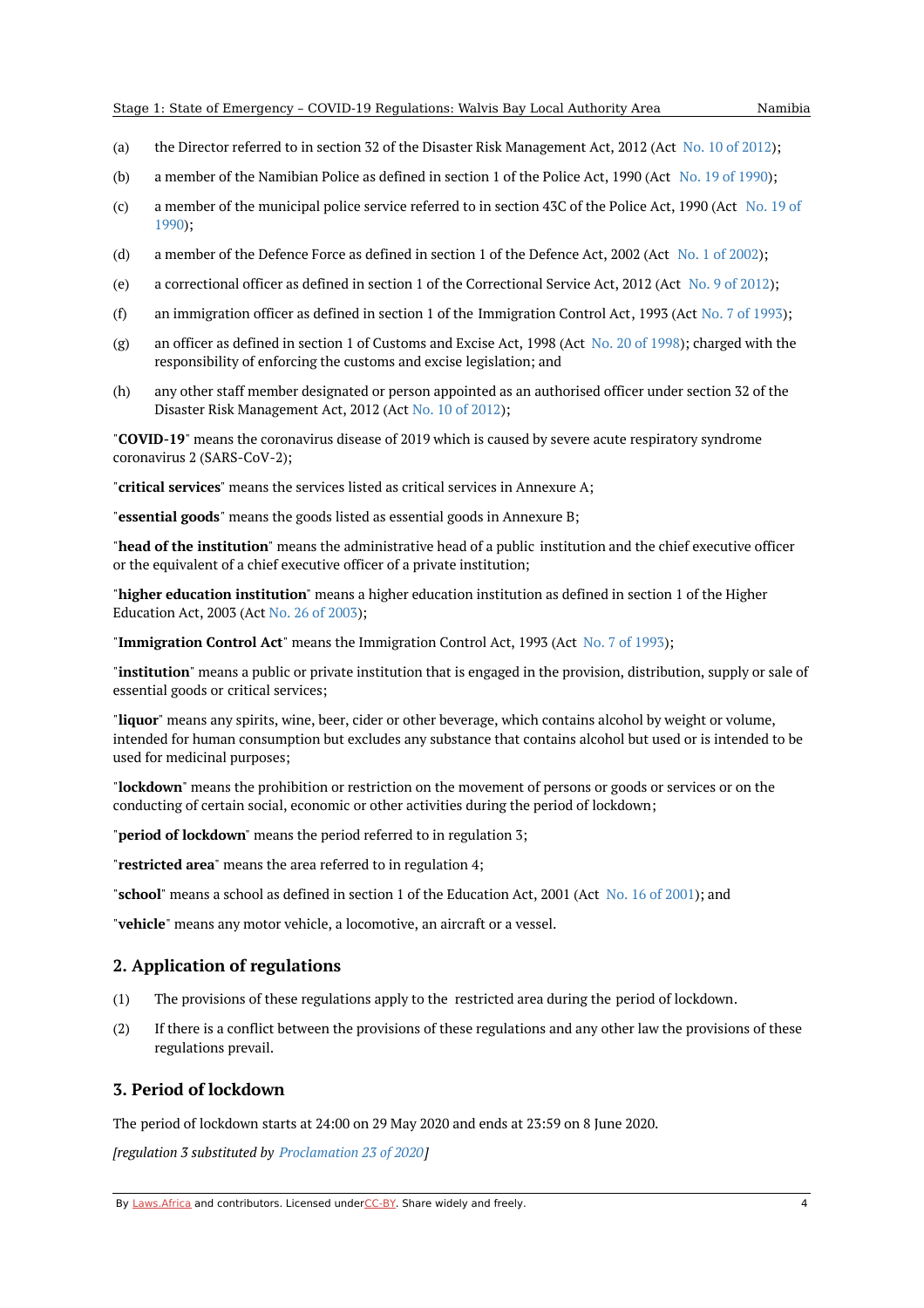#### <span id="page-4-0"></span>**4. Restricted area**

The local authority area of Walvis Bay is a restricted area.

#### <span id="page-4-1"></span>**5. Closure of schools and higher education institutions**

All schools and higher education institutions must remain closed during the period of lockdown, but the closure of schools and higher education institutions does not prevent -

- (a) in the case of a state school, the relevant minister responsible for education; and
- (b) in any other case, the governing bodies of schools and institutions,

from employing other alternative forms of learning that do not involve the physical presence of learners or students at the schools or institutions.

#### <span id="page-4-2"></span>**6. Gatherings**

- (1) For the purpose of this regulation, "gathering" means a group of more than 10 persons who meet for a common purpose.
- (2) During the period of lockdown, all gatherings are prohibited, except where -
	- (a) all persons at the gathering are members of the same household gathered at their place of residence;
	- (b) persons are gathered at their workplace;
	- $(c)$ the gathering is by a government institution at national, regional or local level for purposes of its normal operations;
	- (d) the gathering is for purposes of court or tribunal proceedings; or
	- (e) a group of persons independently or coincidentally find themselves at a specific place.
- (3) Persons who gather in the circumstances referred to in subregulation (2) must at all times adhere to the measures to combat, prevent and suppress the spread of COVID-19 as specified in and under these regulations.
- (4) An authorised officer may instruct a gathering or a group of more than 10 persons, other than a gathering referred to in subregulation (2), to disperse and may use all reasonable measures to cause a gathering or group to disperse.
- (5) A person who facilitates, instigates or organises a gathering commits an offence and is on conviction liable to a fine not exceeding N\$2 000 or to imprisonment for a period not exceeding six months or to both such fine and such imprisonment.
- (6) A person who fails or refuses to obey an instruction issued under subregulation (4) commits an offence and is on conviction liable to the penalties provided for in subregulation (5).

# <span id="page-4-3"></span>**7. Prohibition on movement of persons and goods**

- (1) During the period of lockdown, a person may not enter into or depart from the restricted area, except that this provision may not be construed as preventing a person from movement within the restricted area as long as that person complies with the requirements of these regulations relating to the movement of persons and goods.
- (2) A person who contravenes or fails to comply with subregulation (1) commits an offence and is on conviction liable to a fine not exceeding N\$2 000 or to imprisonment for a period not exceeding six months or to both such fine and such imprisonment.

By [Laws.Africa](https://edit.laws.africa/widgets/pdf-attribution) and contributors. Licensed und[erCC-B](https://edit.laws.africa/widgets/pdf-cc-by)Y. Share widely and freely.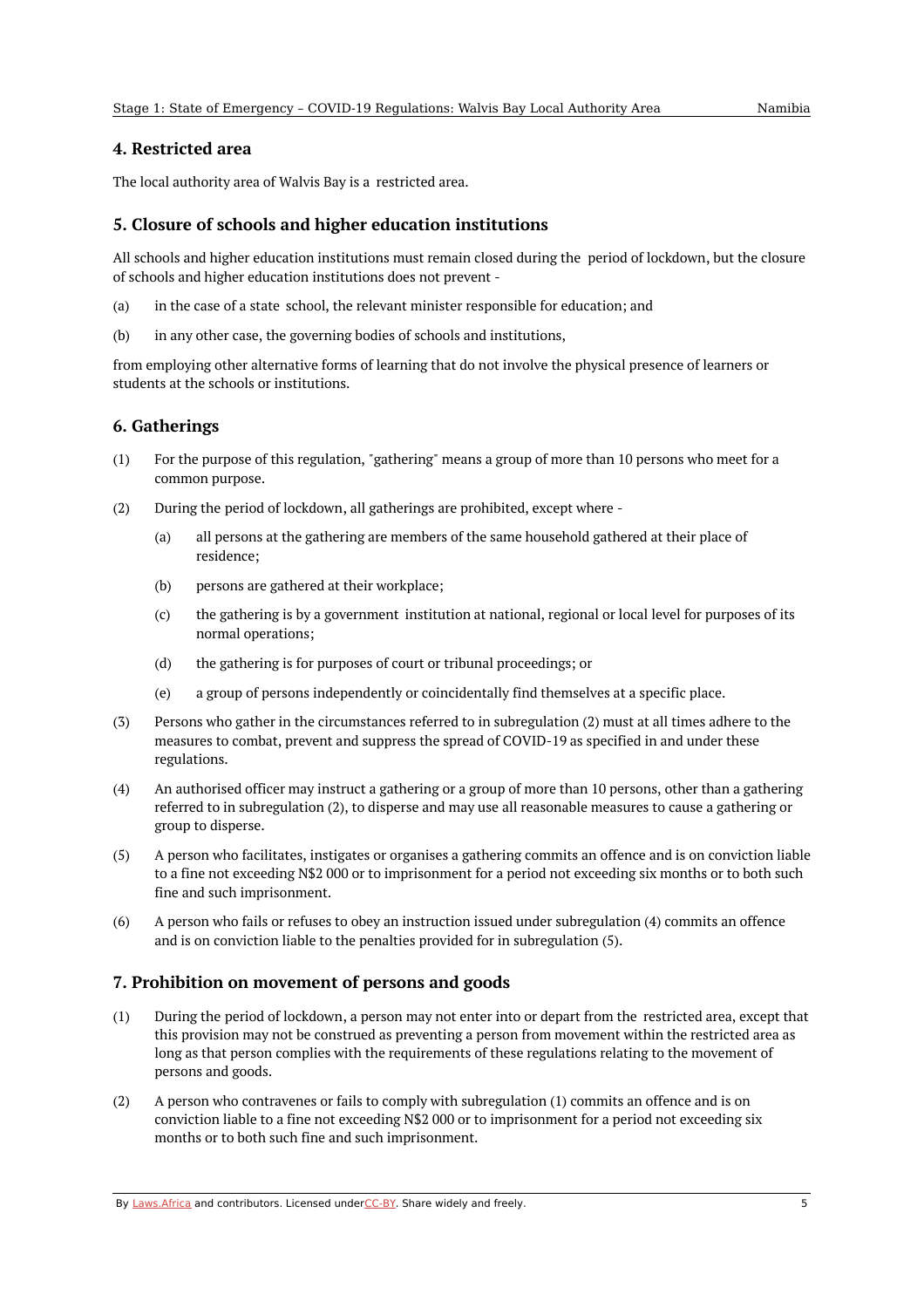- (3) If an authorised officer finds a person under circumstances which create a reasonable suspicion that the person is likely to contravene subregulation (1), that authorised officer may instruct the person to stop the journey in question and failure to obey such an instruction is deemed to be a contravention of, or failure to comply with that subregulation, and that person is liable to the penalties provided for in subregulation (2).
- (4) A person -
	- (a) who holds a permit referred to in subregulation (5) does not contravene subregulation (1) if he or she enters into or departs from the restricted area as contemplated in that subregulation; and
	- (b) referred to in subregulation (6) does not contravene subregulation (1) if he or she enters into or departs from the restricted area as contemplated in that subregulation.
- (5) If a person wishes to enter into or depart from the restricted area, for -
	- (a) purposes of receiving essential medical treatment;
	- (b) purposes of attending a funeral of a family member, an acquaintance or a dependant;
	- (c) purposes of assisting a family member, an acquaintance, dependant who is ill or otherwise suffers from a distressing situation;
	- (d) any other reason which an authorised officer considers sufficient to warrant the entering into or departing from the restricted area,

that person must obtain a permit from an authorised officer nearest to that person or at the point of entry into or exit from the restricted area authorising entry into or departure from the restricted area which would otherwise have been a contravention of subregulation (1).

- (6) A person is exempted from the requirement of obtaining a permit to enter or depart as contemplated in subregulation (5), if that entering or departure is necessary for purposes of -
	- (a) transporting essential goods;
	- (b) performing an action necessary for the enforcement of law or public order;
	- (c) facilitating the distribution of food or other necessities of life;
	- (d) maintaining or repairing infrastructure necessary or useful for the provision of essential goods or critical services; or
	- (e) performing a critical service that cannot reasonably be postponed.

#### <span id="page-5-0"></span>**8. Restriction on movement from places of residence**

- (1) During the period of lockdown a person may not leave his or her place of residence, except for any of the following reasons -
	- (a) performing or providing a critical service;
	- (b) obtaining or selling or providing essential goods;
	- (c) seeking medical assistance;
	- (d) to attend a funeral of a family member, an acquaintance or a dependant, but subject to regulation 6(3);
	- (e) visits to pharmacies, food supply stores, courts, banks or other providers ofessential goods or critical services;
	- (f) for physical exercise either alone or in groups of not more than three persons; or
	- (g) for any other reason that is justifiable in the circumstances.
- (2) An authorised officer may instruct a person to refrain from doing an act or engaging in conduct which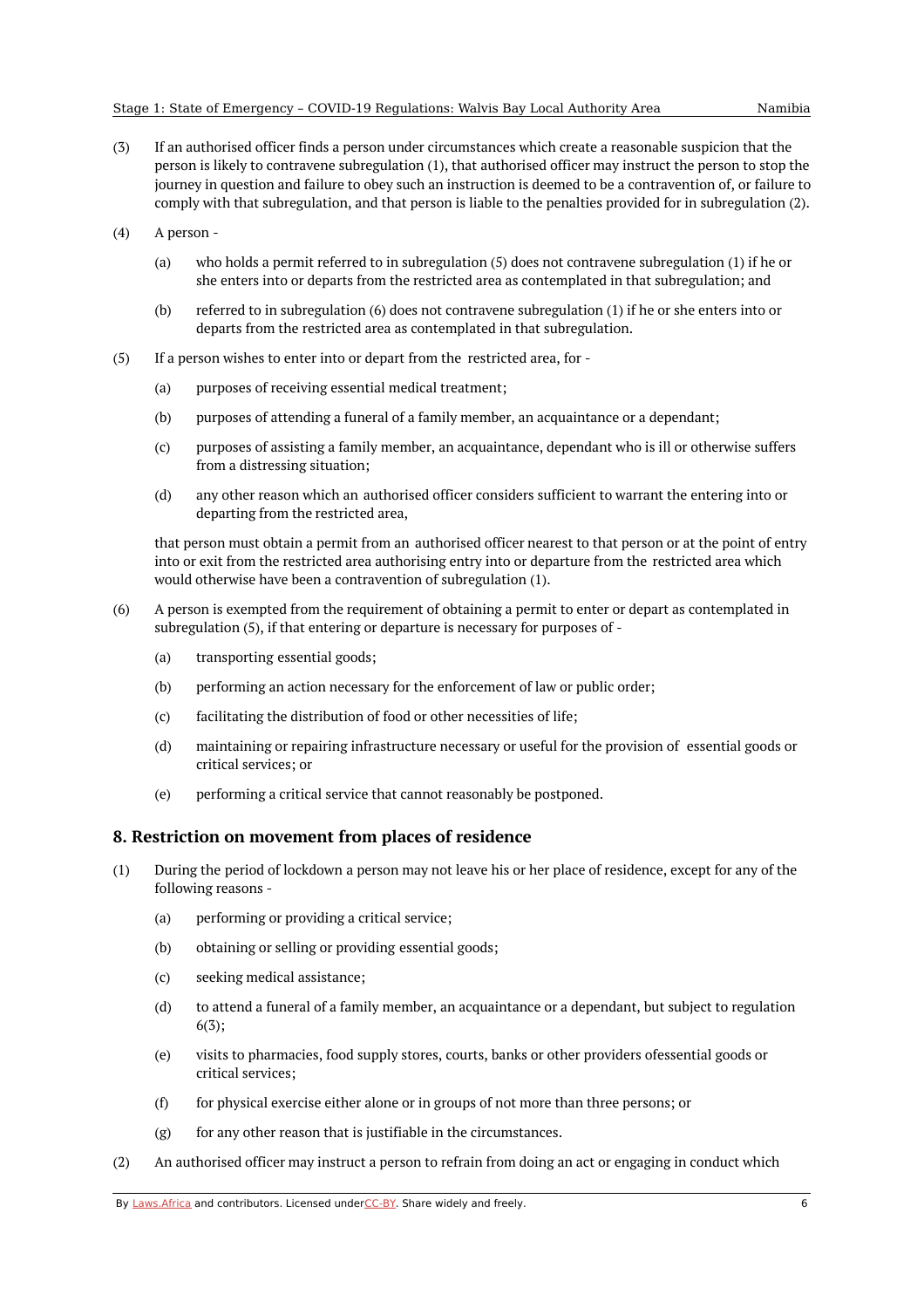constitutes or is likely to constitute a contravention of, or failure to comply with, any provision of subregulation (1).

(3) A person who fails or refuses to comply with an instruction issued under subregulation (2) commits an offence and is on conviction liable to a fine not exceeding N\$2 000 or to imprisonment for a period not exceeding six months or to both such fine and such imprisonment.

#### <span id="page-6-0"></span>**9. Critical services**

- (1) The services listed in Annexure A are critical services.
- (2) The head of the institution involved in the provision of a critical service or a person delegated by the head of the institution must determine -
	- (a) the critical service to be performed during the period of lockdown; and
	- (b) the staff members who must perform the critical service during the period of lockdown.
- (3) After making a determination in terms ofsubregulation (2), the head of the institution or a person contemplated in that subregulation must issue a document to every staff member who is to perform the critical service.
- (4) The document referred to in subsection (3) must -
	- (a) specify the name and surname of the staff member, the identification number of the staff member and the critical service and the name of the institution in sufficient detail; and
	- (b) be signed by the head of the institution or the person.
- (5) A person performing a critical service must show the document issued to him or her in terms of subregulation (4) to an authorised officer or any person in relation to whom he or she may seek to perform a function.
- (6) An authorised officer may screen a person, who is performing or is required to perform a critical service, for COVID-19.
- (7) The head of an institution must ensure that persons who perform critical services in that institution at all times adhere to the measures to combat, prevent and suppress the spread of COVID-19 as specified in or under these regulations.
- (8) A person who contravenes or fails to comply with subregulation (5) or who refuses to be screened as contemplated in subregulation (6) commits an offence and is on conviction liable to a fine not exceeding N\$2 000 or imprisonment for a period not exceeding six months or to both such fine and such imprisonment.
- (9) For the purposes of this regulation, provision of a critical service or performing a critical service includes the provision of essential goods to any person.

#### <span id="page-6-1"></span>**10. Prohibitions relating to liquor**

- (1) During the period of lockdown, a person may not -
	- (a) sell liquor; or
	- (b) purchase liquor.
- (2) Despite subregulation (1), buying and selling of liquor is permitted for purposes of:
	- (a) exportation to another country; or
	- (b) importation into Namibia and subsequent exportation of the imported liquor,

during the normal course of business.

By [Laws.Africa](https://edit.laws.africa/widgets/pdf-attribution) and contributors. Licensed und[erCC-B](https://edit.laws.africa/widgets/pdf-cc-by)Y. Share widely and freely. 7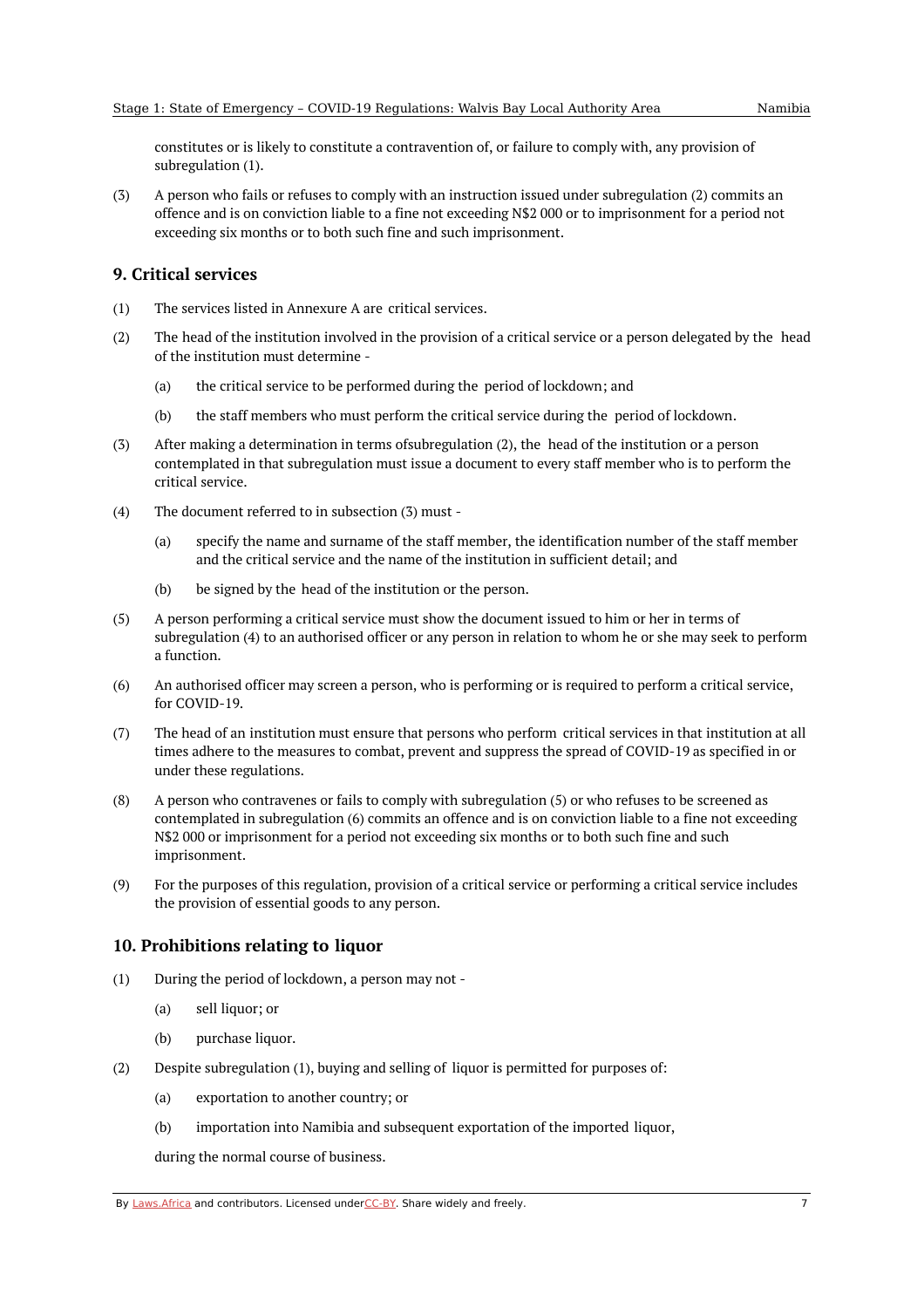- (3) A person who contravenes subregulation (1) commits an offence and is on conviction liable to a fine not exceeding N\$2 000 or imprisonment for a period not exceeding six months or to both such fine and such imprisonment.
- (4) An authorised officer may, without a warrant, seize any liquor that is suspected to have being sold or has been purchased in contravention of this regulation and the seized liquor must, subject to necessary changes, be dealt with in accordance with the provisions of the Liquor Act, 1998 (Act No. 6 of [1998](https://africanlii.org/akn/na/act/1998/6)) as if it were liquor seized in terms of that Act.

#### <span id="page-7-0"></span>**11. Provisions relating to certain operations and closure of certain businesses**

- (1) During the period of lockdown -
	- (a) all businesses and other entities must cease operations, except for any business or entity involved in the manufacturing, supply or provision of essential goods or critical services, including the importation and exportation of essential goods or equipment and goods necessary for the provision of critical services;
	- (b) all shops and businesses must be closed, except for any shop or business that sells essential goods or provides critical services;
	- (c) all open markets, informal trading activities, shebeens, bars, pubs and nightclubs must be closed, except for -
		- (i) any open market where essential goods sold or critical services are performed; or
		- (ii) an informal trader that sells essential goods or provides a critical service;
	- (d) restaurants, cafés and coffee shops may remain open: Provided that they only provide take away services.
- (2) During the period of lockdown, any business entity, including a retail trader that is -
	- (a) registered with the Business and Intellectual Property Authority established by the Business and Intellectual Property Authority Act, 2016 (Act No. 8 of [2016](https://africanlii.org/akn/na/act/2016/8)); and
	- (b) involved in the manufacturing, distribution, supply or provision of essential goods or critical services,

must, in the manner and within the period set out in the directives issued under regulation 14 of the Regulations published under Proclamation No. 9 of 28 March 2020, obtain from the ministry responsible for trade, a confirmation of registration as a business that engages in the provision of essential goods or a critical service.

- (3) Heads of institutions of businesses and entities which are operating during the period of lockdown must ensure that persons that access the essential goods or critical services at the business premises or places of the institutions and entities adhere to measures to combat, prevent and suppress the spread of COVID-19.
- (4) A person who contravenes or fails to comply with subregulation (1) commits an offence and is on conviction liable to a fine not exceeding N\$2 000 or imprisonment for a period not exceeding six months or to both such fine and such imprisonment.
- (5) Businesses and entities operating in the restricted area and to which confirmation of registration has been issued under the directives published under Proclamation No. 9 of 28 March 2020, are regarded to have complied with subregulation (2) and are not required to obtain such confirmation for the purposes of that subregulation.

### <span id="page-7-1"></span>**12. Applicability of certain provisions of Stage 2: State of Emergency - Covid-19 Regulations**

By [Laws.Africa](https://edit.laws.africa/widgets/pdf-attribution) and contributors. Licensed und[erCC-B](https://edit.laws.africa/widgets/pdf-cc-by)Y. Share widely and freely. **8** 8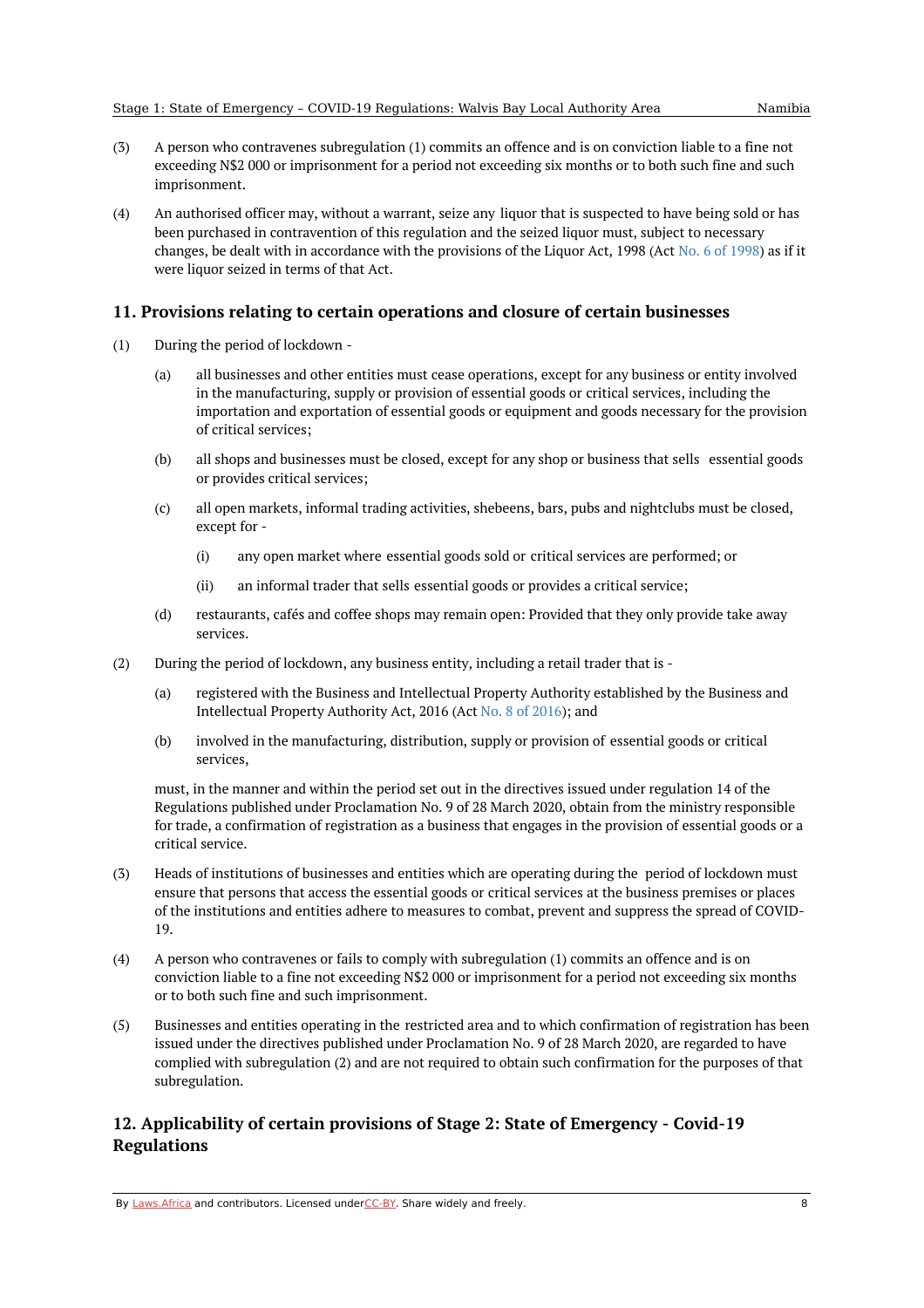Nothing in these regulations or any other law may be construed as excluding or limiting the application of the provisions of regulations 5, 10, 11, 13, 14, 15, 16, 17 and 18 of the Stage 2: State of Emergency - Covid-19 Regulations published under Proclamation No. 17 of 4 May 2020 in the restricted area, and the provisions of those regulations will continue to apply in the restricted area during the period of lockdown even if those regulations are repealed by another law.

### **Annexure A**

# **Critical services (Regulation 9(1))**

#### **Part 1**

- <span id="page-8-2"></span><span id="page-8-1"></span><span id="page-8-0"></span>1. Ambulance services
- 2. Casualties services
- 3. Theatre Services
- 4. Intensive Care Unit (ICU) services
- 5. Hospital Wards
- 6. Laboratory Services
- 7. Pharmaceutical services
- 8. Dental Services
- 9. Radiography services
- 10. Physiotherapy services
- 11. Mortuary services
- 12. Medical services including medical specialised services
- 13. Hospital Kitchen Services
- 14. Hospital laundry services
- 15. Emergency management services
- 16. Disaster management services
- 17. Potable water services
- 18. Waste water management services
- 19. Scientific services
- 20. Electricity distribution services
- 21. Electricity operation services
- 22. Electricity maintenance services
- 23. Electricity transmission services
- 24. Electricity network operation services
- 25. Electricity system operation services
- 26. Electricity system security and planningservices
- 27. Electricity engineering services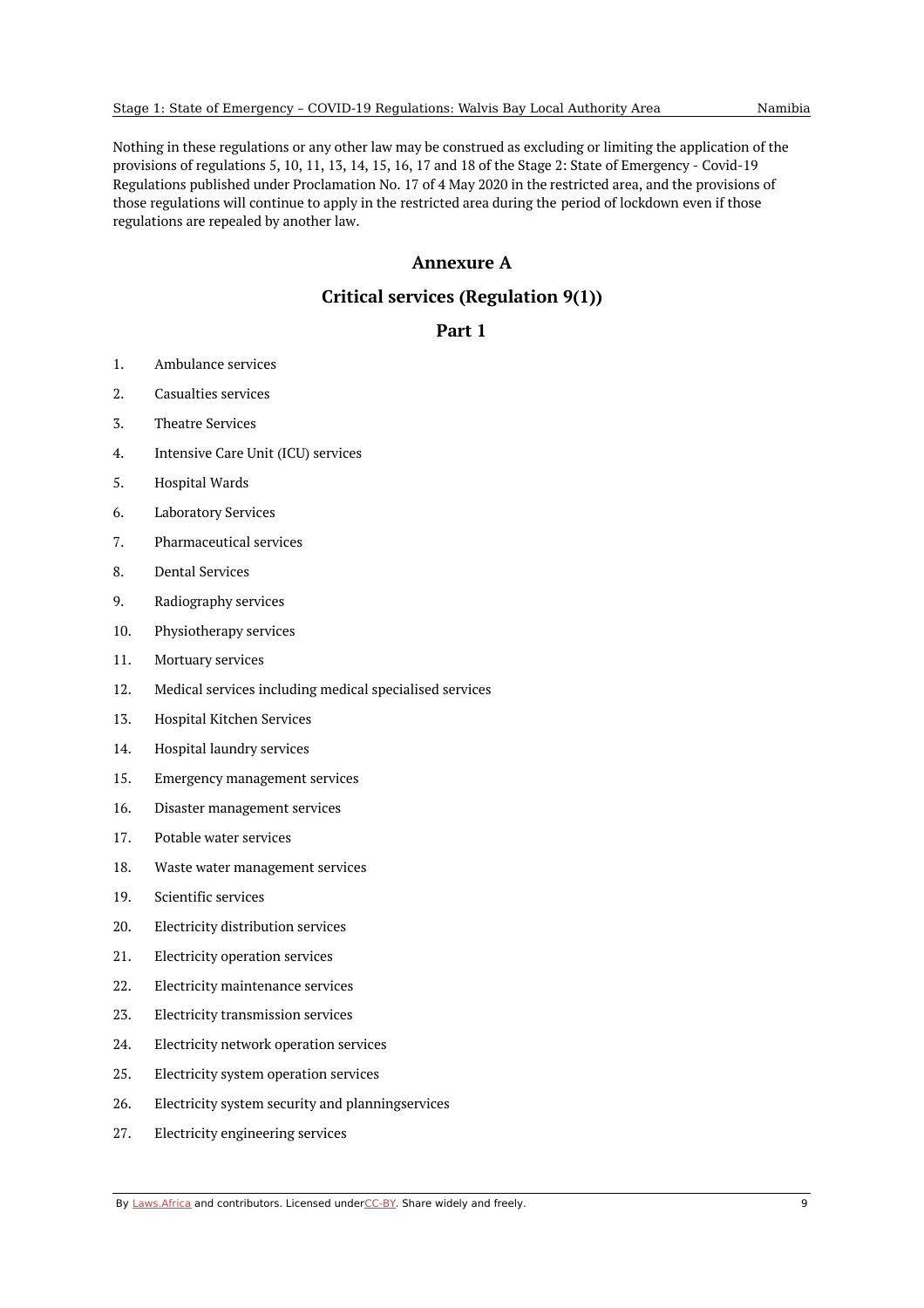- 28. Electricity energy trading services
- 29. Air navigation services
- 30. Air traffic management services
- 31. Communication navigation and surveillance system services
- 32. Search and rescue services
- 33. Aeronautical information services
- 34. Meteorological services for air navigation services

#### **Part 2**

#### <span id="page-9-1"></span><span id="page-9-0"></span>**1. Agriculture and forestry**

Agricultural production and value chains (animal husbandry, agronomic and horticulture) supply related operations, including farming, veterinary and phyto-sanitary provider services, pest control services, feed and chemical and fertilizer remedies providers. Millers and logistics services.

#### <span id="page-9-2"></span>**2. Fishing**

Harvesting of fish (including artisanal fishing other than for leisure), cultivation of fish and value chain activities relating to fish, as part of food production for Namibia and for export; maintenance of fishing vessels and maintenance of fishing processing plants.

#### <span id="page-9-3"></span>**3. Mining and quarrying**

Mining and related activities to maintain mining operations including critical maintenance work on plant and equipment. Normal mining operations, including value chain activities, will be allowed, provided that mining companies are subject to imposition of public health measures.

#### <span id="page-9-4"></span>**4. Manufacturing**

Manufacturing of health related products, hygiene and sanitary related products, supplies, devices, equipment and medicines, including complementary health products and supplements; food, non-alcoholic beverages and essential products, as well as essential inputs thereto. This includes production for exporting the same product categories. Production for disposable health and hygiene and sanitary related products, as well as for the production of packaging for essential health and food supply chains. Food, beverages and essential goods manufacturing and processing facilities, to the extent they are supporting essential or critical business continuity services to fight COVID-19.

#### <span id="page-9-5"></span>**5. Electricity, gas, steam and air conditioning supply**

Public and private organisations, their staff and service providers essential to the generation, transmission and distribution ofelectricity, fuel, gas, steam and air conditioning will need to continue to operate. This includes local authorities and regional councils, and the suppliers of logistics, feedstock and maintenance will be required to continue to operate and provide security of electricity supply.

### <span id="page-9-6"></span>**6. Water supply, purification, desalination, sewerage, waste management and remediation activities**

Public and private organisations, their staff and service providers essential to the security of supply of bulk and potable water and sanitation must continue to operate and provide vital water and sanitation services. This includes local authorities and regional councils and those involved in the supply of materials, chemicals and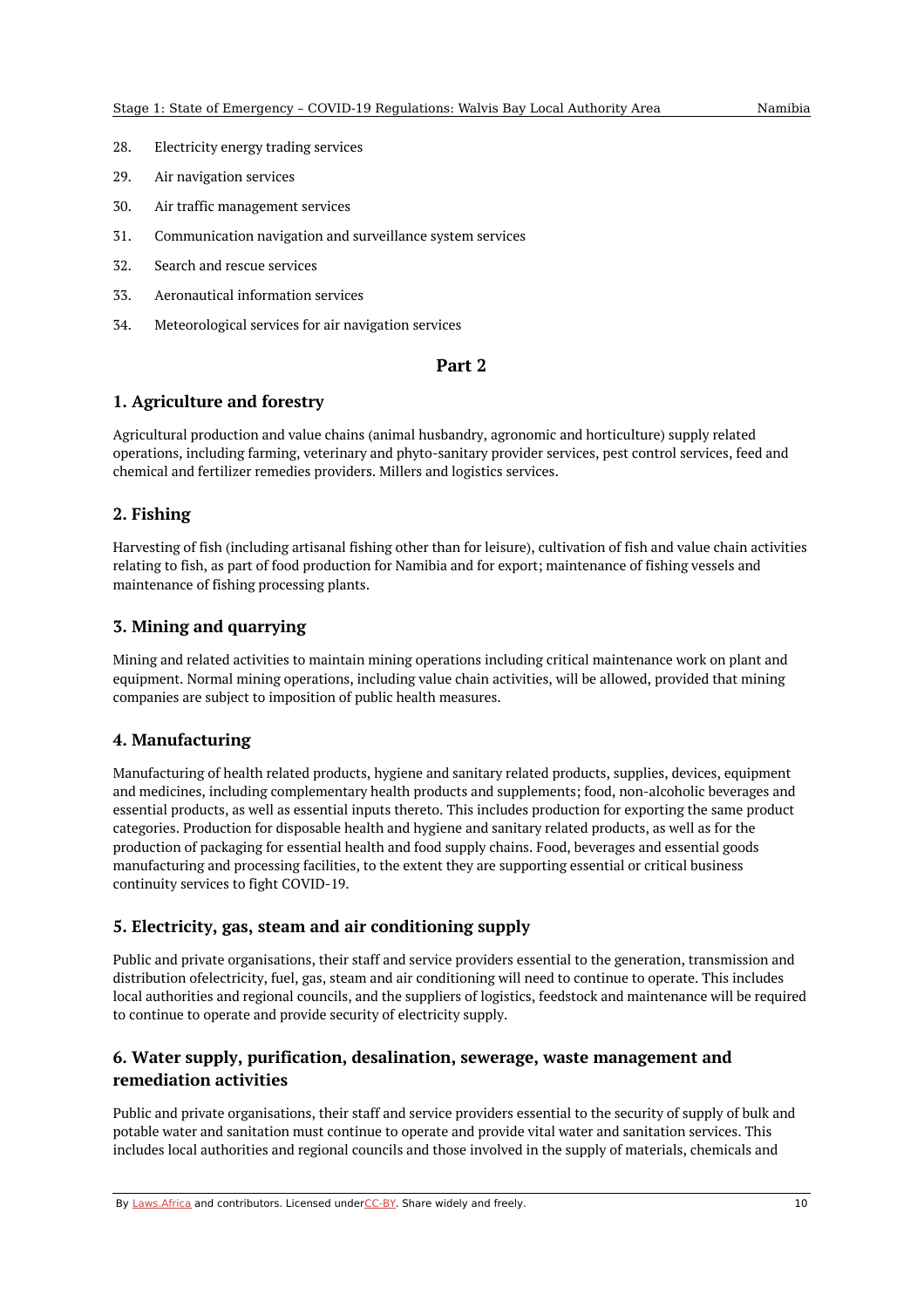related equipment.

#### <span id="page-10-0"></span>**7. Construction**

Any maintenance support requirements for retailers, manufacturers producing essential goods, support to medical services; any construction that cannot be reasonably postponed; plumbing and electrical services, security installations and maintenance, water treatment and sewerage. Building of medical infrastructures and quarantine camps in support of essential goods and critical services to fight COVID-19.

#### <span id="page-10-1"></span>**8. Wholesale and retail trade, repair of motor vehicles and motorcycles**

Retail, wholesale, supermarkets, the open markets and informal traders referred to in regulation  $11(1)(c)$ , home kiosks for food and essential goods. Essential hygiene goods include: toilet paper, cleaners, sanitizers and disinfectants, personal hygiene products, and essential supplies for those taking care of the sick and elderly and in order for people to remain healthy. All services related to the repair of motor vehicles and motorcycles to continue as far as providing support to the fight of COVID-19.

#### <span id="page-10-2"></span>**9. Transportation, logistics and storage**

Warehousing, transport (including courier services), distribution, cold storage and logistics for essential goods, production inputs and health related goods. This includes operations at all entry points. Humanitarian and relief functions in the fight of COVID-19 will be permitted.

#### <span id="page-10-3"></span>**10. Accommodation and food service activities**

To the extent that they are supporting essential or critical business continuity services to the fight of the COVID-19 subject to take away and not dinning in restaurants.

#### <span id="page-10-4"></span>**11. Information and communication**

Communication and media services on screen, television, radio, print, broadcast and online.

#### <span id="page-10-5"></span>**12. Legal, financial, banking, social security and insurance activities**

Legal, court, financial, banking and insurance services and health funders required to finance and support essential and critical business continuity and provide shortterm bridging finance to people and businesses during this period.

#### <span id="page-10-6"></span>**13. Professional, scientific and technical activities**

Professional, scientific and technical services, to the extent that they are providing support in the COVID-19 response, essential and critical services.

#### <span id="page-10-7"></span>**14. Support service activities**

Private services to the extent that they are providing support in the COVID-19 response, essential and critical business continuity services.

#### <span id="page-10-8"></span>**15. Public administration, defense, safety and security**

Public Office Bearers, personnel and functionaries at national, regional and local levels to the extent that they are providing support in the COVID-19 response, essential and critical business continuity services. Safety and security services protecting people and property.

By [Laws.Africa](https://edit.laws.africa/widgets/pdf-attribution) and contributors. Licensed und[erCC-B](https://edit.laws.africa/widgets/pdf-cc-by)Y. Share widely and freely. 11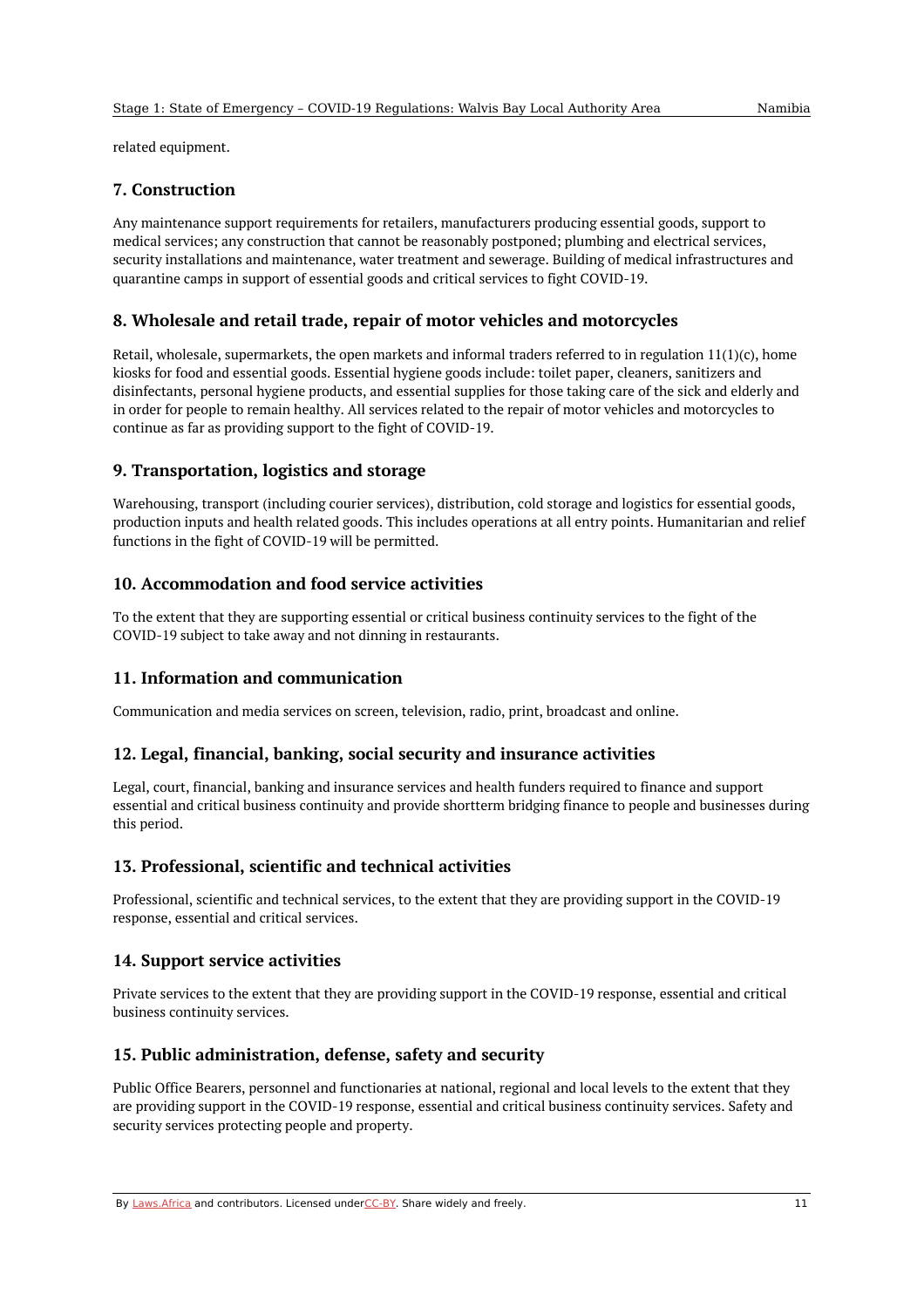#### <span id="page-11-0"></span>**16. Human health and social work activities**

All centers providing life and health services; energy, food and water supply, social, transactional, communications, law and order and international critical business continuity services. Care services relating to the sick, frail, children, or other vulnerable persons, in a home or homestead; and care facilities for children of critical service workers.

#### <span id="page-11-1"></span>**17. Information communications technology**

<span id="page-11-2"></span>Data centers, fiber optic infrastructure, towers and antennae will need to operate at high efficiency to ensure connectivity remains stable.

#### **Annexure B**

### **Essential goods (Regulation 1)**

#### <span id="page-11-3"></span>1. Food:

- (a) any food product, including water and non-alcoholic beverages;
- (b) animal food; and
- (c) chemicals, packaging and ancillary products used in the production of any food product.
- 2. Cleaning and hygiene products:
	- (a) toilet paper, sanitary pads, sanitary tampons;
	- (b) hand sanitiser, disinfectants, soap, alcohol for industrial use, household cleaning products, and personal protective equipment;
	- (c) chemicals, packaging and ancillary products used in the production or preservation of any of the above;
	- (d) products for the care of children;
	- (e) personal care including but not limited to, body and face washes, roll-ons, deodorants, toothpaste and any other products ordinarily used for hygiene purposes.
- 3. Medical:
	- (a) medical and hospital supplies, equipment and personal protective equipment;
	- (b) chemicals, packaging and ancillary products used in the production or preservation of any of the above;
	- (c) pharmaceutical supplies, including but not limited to prescribed medication; and
	- (d) contraceptives including condoms.
- 4. Fuel, including coal and gas;
- 5. Wood for cooking purposes;
- 6. Basic goods, including airtime and electricity;
- 7. Fish and fish products;
- 8. Mining products;
- 9. Coffins;
- 10. Plumbing and electrical supplies;